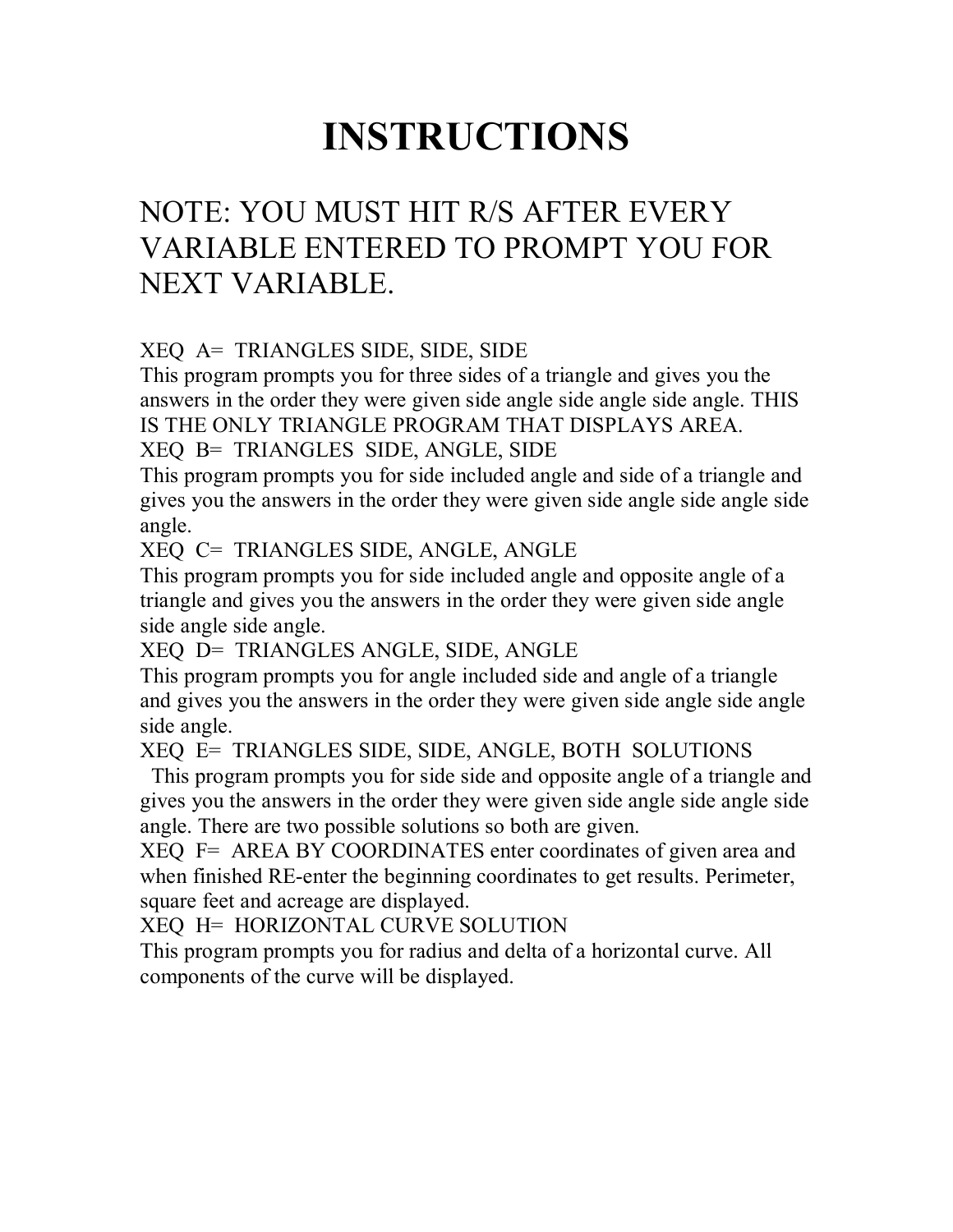### XEQ I= INVERSE

Input beginning northing and Easting and ending northing and easting and hit r/s twice and the distance will be displayed on top and the angle on bottom.

### XEQ J= AZIMUTH AZIMUTH INTERSECTION

Enter northing and easting of first point to intersect followed by the azimuth. Then enter northing and easting of second point to intersect followed by the azimuth. The intersecting N&E WILL BE DISPLAYED.

### XEQ K= DISTANCE DISTANCE INTERSECTION

Enter northing and easting of first point to intersect followed by the distance left of baseline. Then enter northing and easting of second point to intersect followed by the distance right of baseline. You must enter the left distance first no matter how you look at it. The intersecting N&E WILL BE DISPLAYED.

### XEQ L= LAYOUT CURVE WITH OFFSET

First enter beginning curve station, beginning curve northing, beginning curve easting, radius point northing, radius point easting, than hit r/s twice the answers displayed are azimuth and distance from bc to radius and vice versa. Then enter the direction of curve  $0=$  left  $1=$  right. Then input station to stake and offset radius. You must enter the radius of you offset line. Then hit r/s and the distance on top is distance from the instrument and azimuth. In stakeout left you must hit r/s twice to get your angle and distance from instrument. Don't forget to setup instrument coordinates with XEQ O. XEQ M= HOURS, MINUTES, SECONDS MINUS-Enter larger value first in hms and smaller value second in hms and the answer will be subtracted in hours minutes and seconds.

### XEQ N= HOURS, MINUTES, SECONDS PLUS+

Enter value first in hms and value second in hms and the answer will be added in hours minutes and seconds.

XEQ O=OCCUPYING NORTHING AND EASTING FOR INSTRUMENT This works in conjunction with traverse and is for the occupied northing and easting. This will also be for up and coming programs.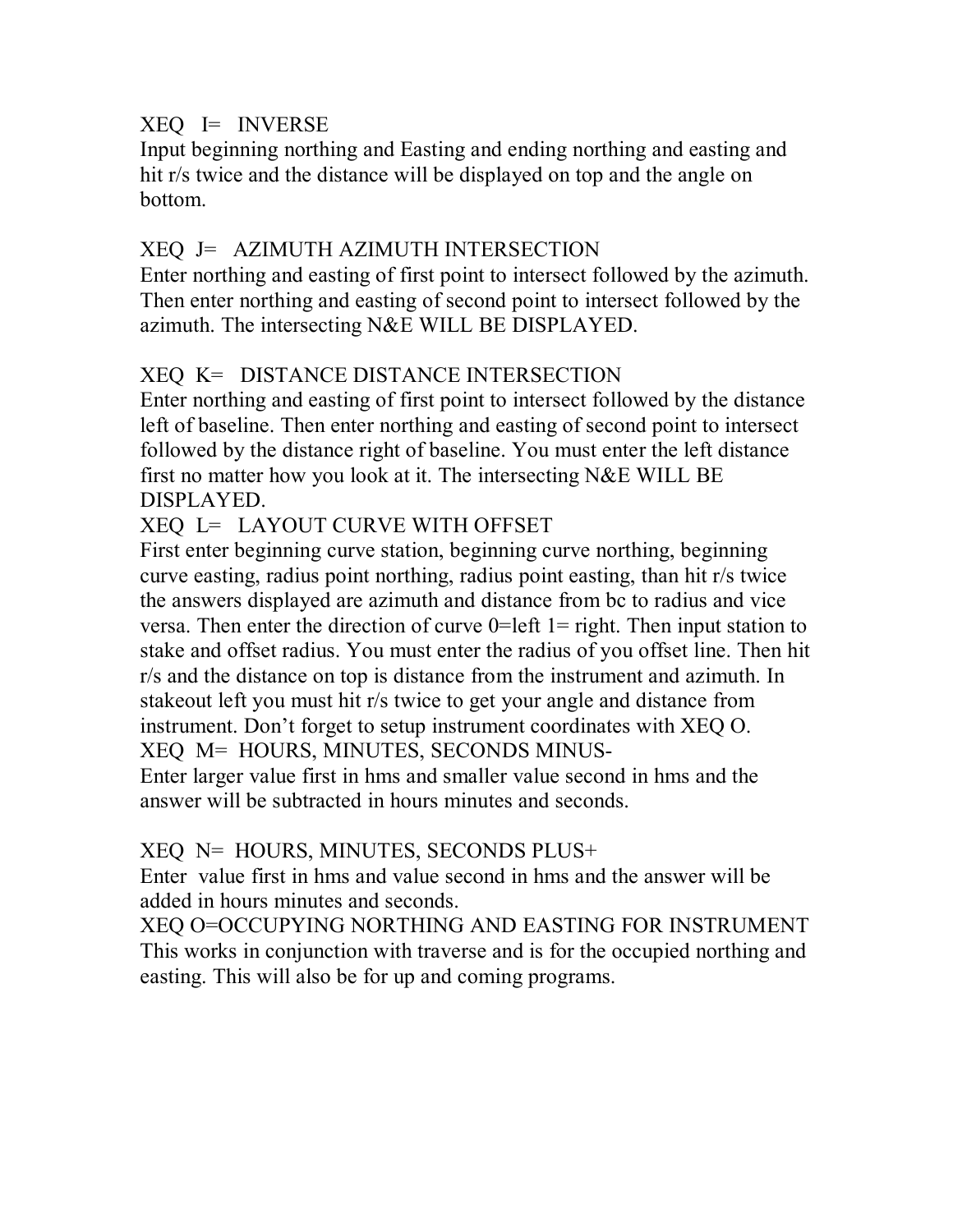XEQ P= Point in direction with offset. Enter beginning station of tangent, beginning northing of tangent, beginning easting of tangent, beginning azimuth of tangent, direction of offset  $0=$ left  $1=$  right, hit r/s and enter station to be staked and offset from object line, if no offset needed enter 0. This will give you a distance on top and an azimuth on bottom from instrument. Don't forget to setup instrument with XEQ O.

### XEQ Q= ANGLE DISTANCE INTERSECTION

Enter northing and easting of first point to intersect followed by the azimuth from the baseline. Then enter northing and easting of second point to intersect followed by the distance from baseline. Two solutions should appear.

### XEQ S= STRAIGHT GRADE/ RATE PROGRAM

Enter beginning station beginning elevation and beginning grade 1.0 is one percent if you want negative one percent you muse enter -1.0 and then enter station desired to calculate grade. The top line will display the station and the bottom line will be the elevation at the station desired. If you enter 0 this will start the rate program.

### XEQ T= TRAVERSE

Enter the beginning northing and easting the azimuth you are traversing on and the distance you are traveling. Hit r/s once and the distance from the occupied point will be on top and the azimuth on the bottom. Hit r/s again and the northing of the point you just traversed to will display in the northing portion and the easting in the easting portion. This way you do not have to re-enter the coordinates in traverse and can see them as you continue to traverse with new azimuth and distance.

### XEQ V= VERTICAL CURVE

Enter beginning station, beginning elevation, grade in, grade out, and length of vertical curve. Rcl H to find the lowpoint or highpoint station. Hit r/s to enter station desired. Top line will be the elevation and the bottom line will be the station desired.

At any time you can recall a variable entered by RCL N for Northing etc. when a program prompts you for information you must learn what the program is prompting you for, which is labeled in each program.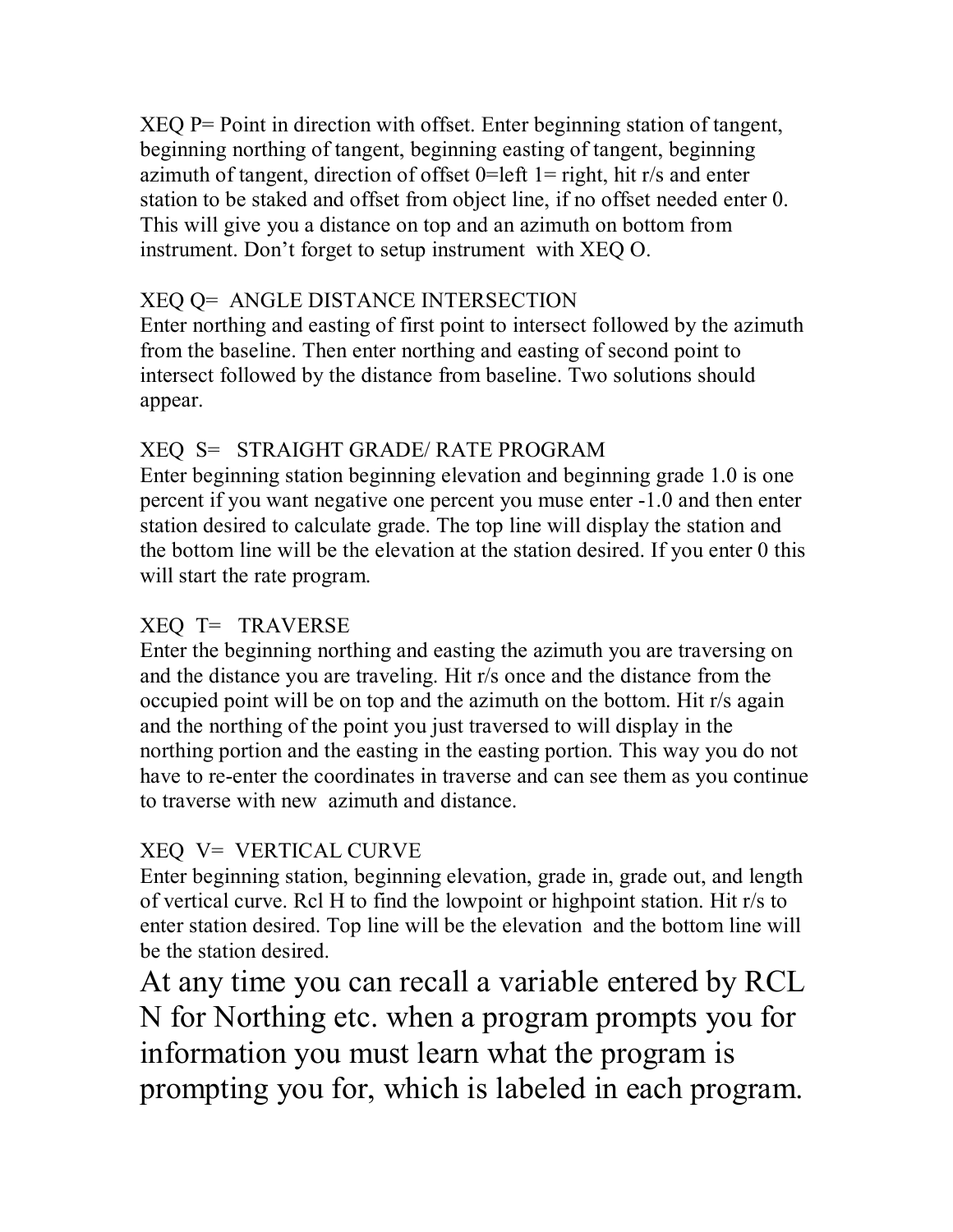#### **IF YOU ARE IN A PLACE IN THE CALCULATOR AND WANT TO STOP EVERYTHING HIT THE ON KEY UNTIL THE PROGRAM IS TERMINATED.**

#### **NEVER PUT CALCULATOR NEAR A MAGNET**

Very important when clearing variables **NEVER** hit green clear and hit the 3 key all. This will erase all your programs.  $\leftarrow$  **key** is the drop key and is sufficient to erase the line. If you think you need to use green clear  $\leftarrow$  key you can use clear vars only #2. I suggest don't play with this green option until you understand what you are doing

### **(PLEASE READ 6-3 OF YOUR HP33S MANUAL) (PLEASE READ 17-2 OF YOUR HP33S MANUAL) INTEREST (TIME VALUE OF MONEY)**

**Px100x(1-(1+I/100)^-N)/I+Fx(1+I/100)^-N+B page 17-2**  P=PAYMENTS I=ANNUAL INTEREST N=NO. PAYMENTS F=FUTURE VALUE B=BORROWED AMOUNT EXAMPLE: BORROW \$32,000.00 FOR 5 YEARS AT 5%. FUTURE VALUE = 0 (NO BALLOON) MONTHLY PAYMENTS AND MONTHLY INTEREST  $\leq$ SOLVE> P I? 5<ENTER> 12÷ R/S N? 5<ENTER>12x R/S F? 0 R/S B? 32000 R/S P=-603.88

EXAMPLE: P=\$500, ALL OTHERS REMAIN THE SAME, FIND B:  $\leq$ SOLVE> B P? 500 $\pm$  R/S I? R/S N? R/S F? R/S B=26495.35

#### LONG CHORD EQUATION ENTRY  $R=C\div(2*SIN(D\div 2))$

THIS SOLVES FOR MISSING DELTA, RADIUS, LONG CHORD, ANY COMBINATION OF 2. VERY IMPORTANT THAT DELTA IS ENTERED IN DECIMALS OF A DEGREE

#### MIDDLE ORDINATE EQUATION ENTRY  $R=M\div(1-COS(D\div2))$

THIS SOLVES FOR MISSING DELTA, RADIUS, MIDDLE ORDINATE, ANY COMBINATION OF 2. VERY IMPORTANT THAT DELTA IS ENTERED IN DECIMALS OF A DEGREE

> EXTERNAL ORDINATE EQUATION ENTRY  $R=E*COS(D\div 2) \div (1-COS(D\div 2))$

THIS SOLVES FOR MISSING DELTA, RADIUS, EXTERNAL ORDINATE, ANY COMBINATION OF 2. VERY IMPORTANT THAT DELTA IS ENTERED IN DECIMALS OF A DEGREE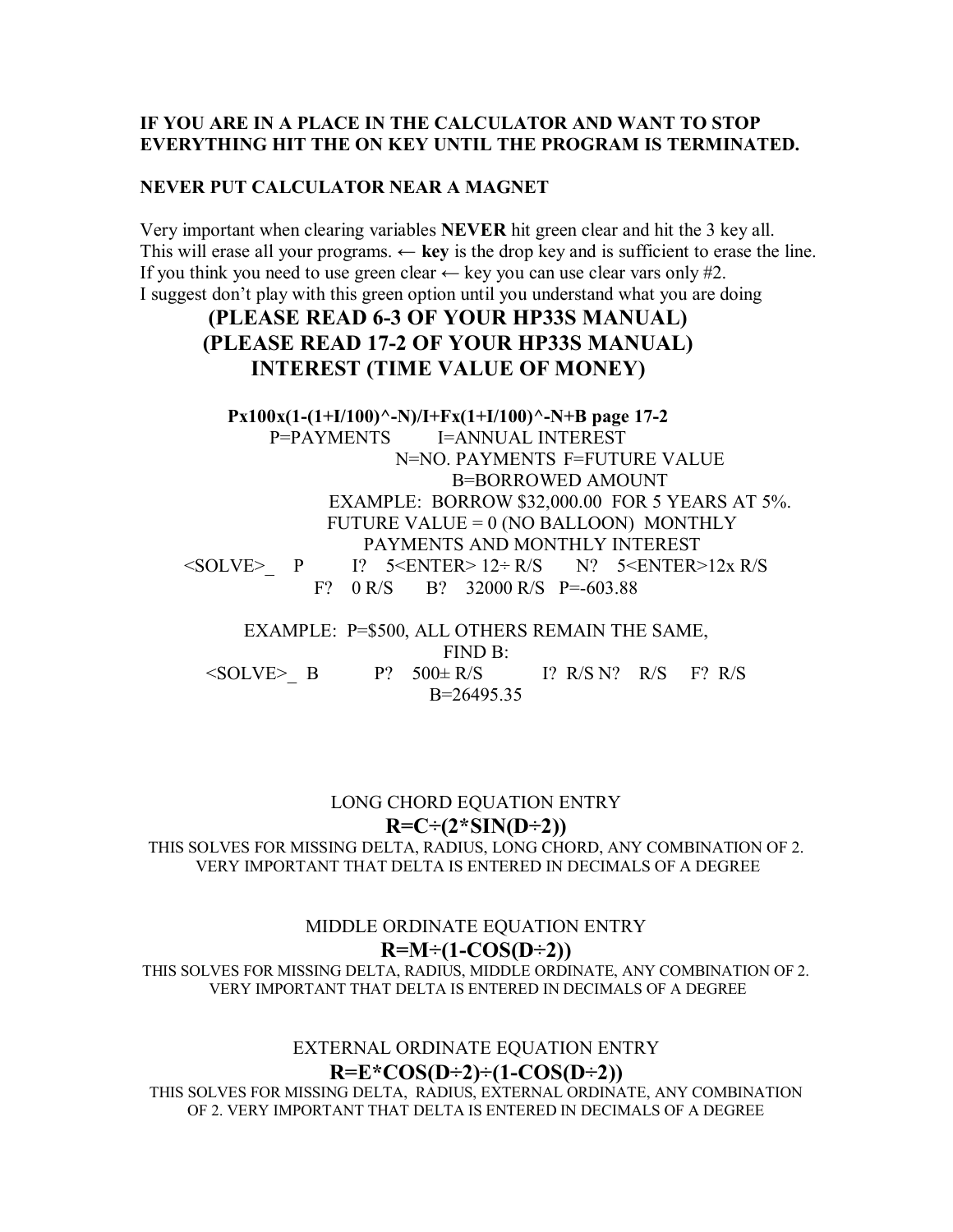#### TANGENT EQUATION ENTRY  $R=T*(1+TAN(D+2))$ THIS SOLVES FOR MISSING DELTA, RADIUS,TANGENT, ANY COMBINATION OF 2. VERY IMPORTANT THAT DELTA IS ENTERED IN DECIMALS OF A DEGREE

#### LENGTH OF CURVE EQUATION ENTRY

**L=PIE\*R\*D˜180**  THIS SOLVES FOR MISSING DELTA, RADIUS,LENGTH OF CURVE, ANY COMBINATION OF 2. VERY IMPORTANT THAT DELTA IS ENTERED IN DECIMALS OF A DEGREE **LOCATE STATION AND OFFSET BY COORDINATES WRITTEN BY JOHN BUTCHER**  PROGRAM FOR THE HP 33S

YOU MUST SET UP YOUR LAYOUT CURVE WITH OFFSET STAKING FIRST. THIS WORKS SEPERATE FROM ANY OTHER PROGRAM. AFTER DOING YOUR LOCATE STATION AND OFFSET BY COORDINATES, YOU MUST RE-ENTER YOUR OCCUPIED POINT AND LAYOUT CURVE WITH OFFSET INFORMATION TO START RADIAL STAKEOUT AGAIN.YOU CANNOT MIX AND MATCH WITH THIS PROGRAM.

STATION WILL BE DISPLAYED ON TOP LINE AND OFFSET FROM RADIUS WILL BE DISPLAYED ON THE BOTTOM LINE. THE OFFSET DISPLAYED WILL BE FROM THE RADIUS. IF CENTERLINE IS 4OO FEET AND IT SAYS YOU ARE 450 THAT WOULD MEAN YOU ARE 5O FEET FROM CENTERLINE.

#### **BY JOHN BUTCHER**

THIS PROGRAM WAS WRITTEN AS AN ALTERNATIVE TO HMS+

### **This program will not work when delta goes past 180**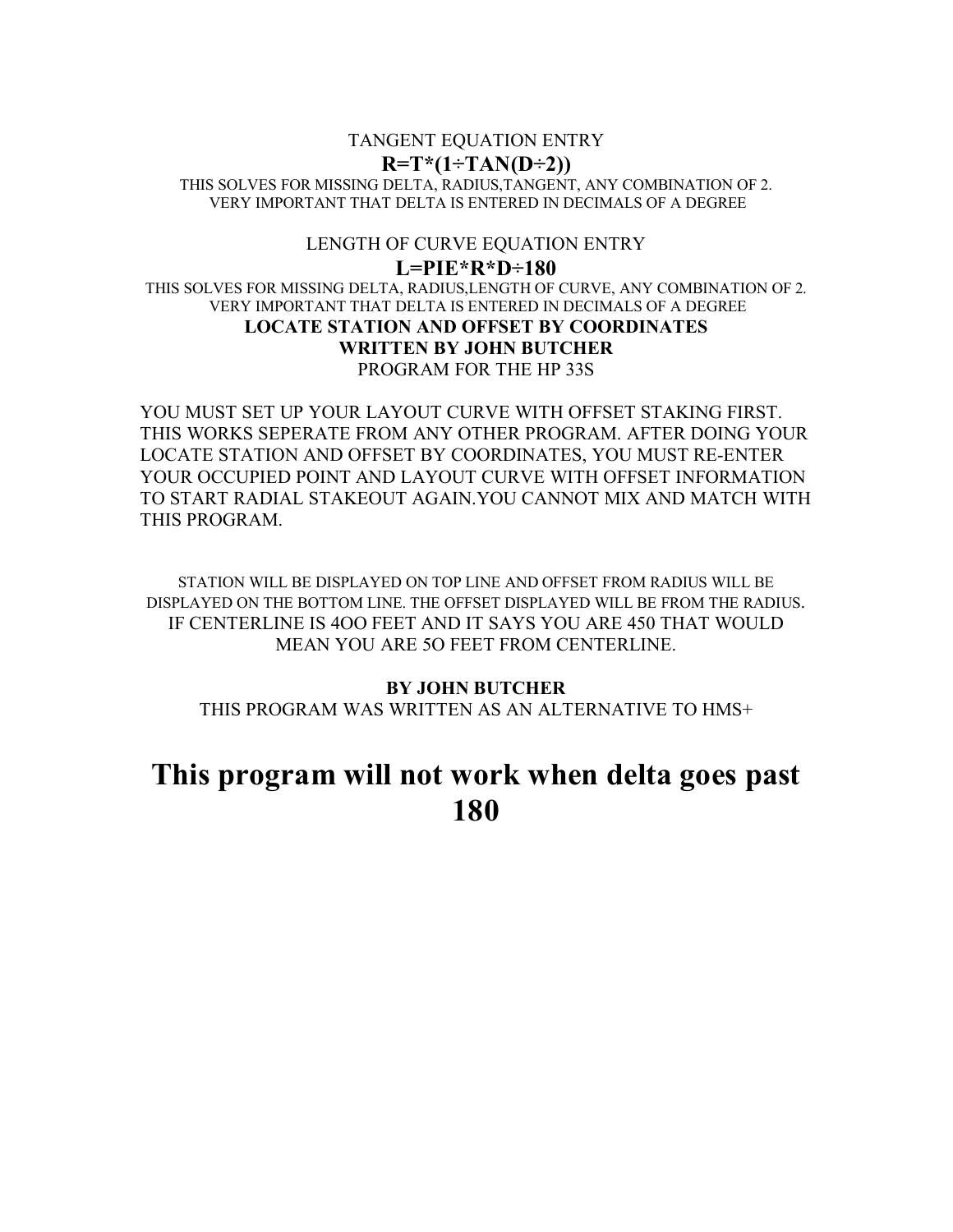#### **CHECK PROBLEMS FOR PROGRAMS**

#### **PLEASE USE ANGLE DISTANCE INTERSECTION TRIANGLE DIAGRAM FOR CHECK PROBLEMS**

#### **HORIZONTAL CURVE SOLUTION**

 $RADIUS = 450$  $DELTA = 45$  $LENGTH = 353.429$  $CHORD = 344.415$ TANGENT=186.396  $MID$  ORDINATE = 34.254 EXT ORDINATE  $= 37.076$ SECTOR AREA = 79,521.561  $FILLET = 4356.682$ SEGMENT AREA = 7927.002

VERTICAL CURVE BVC  $10+00$  EL =  $106.50$ EVC  $11+46$  EL =  $108.69$ HIGH LOW POINT = RCL H  $10+41.71$ BEG GRADE -2.0 END GRADE 5.0 VC LENGTH 146.0

PERIMETER FOR PROBLEM = 248.5532 SQUARE FEET 3,658.175  $ACRES = .084$ 

#### **POINT IN DIRECTION WITH OFFSET**

OCCUPIED SETUP 1000.0 1000.0  $BEG$  STATION =  $1+00$ BEG COORDINATES 963.4182 1058.0677 AZIMUTH 48.5355 DIRECTION OF OFFSET  $0 = LEFT 1 = RIGHT$ STATION TO STAKE 1+55.647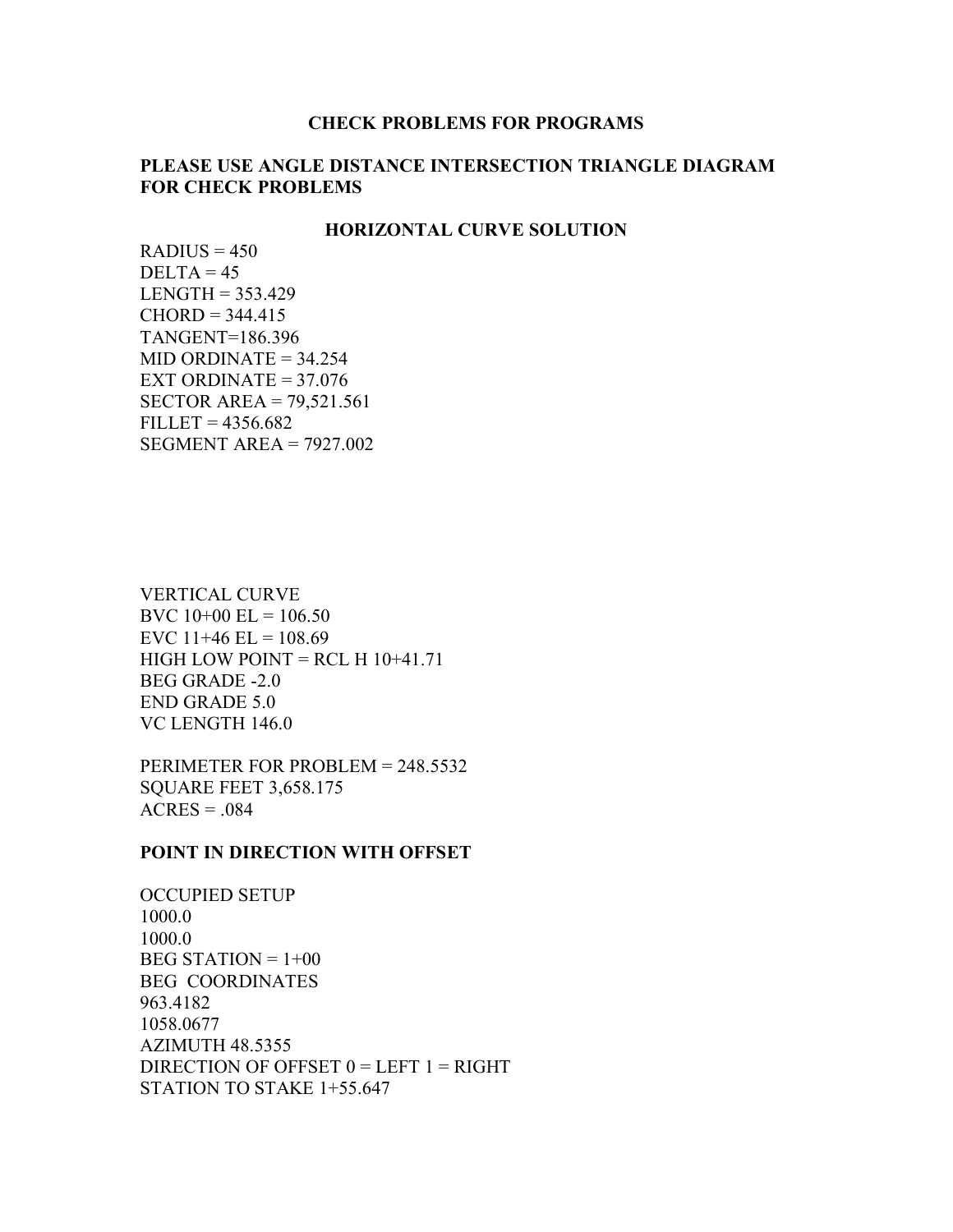$OFFSET = 0$ DISTANCE = 100.00 AZIMUTH = 90.0000 15.0 OFFSET LEFT DISTANCE =90.845 AZIMUTH = 82.5109 15.0 OFFSET RIGHT DISTANCE = 110.441 AZIMUTH = 95.5227 OFFSET LEFT TO RIGHT CAN BE DONE BY USING -15 FOR LEFT IN RIGHT SIDE STAKING MODE

#### **THIS CHECK PROBLEM USES ANGLE/DISTANCE TRIANGLE DIAGRAM COORDINATES**

#### **CURVE OFFSET STAKING**

**OCCUPIED** 1000.00 1000.00 BEG STATION 1+00 BEG CURVE NORTHING AND EASTING 1000.00 1100.00 BEG RADIUS NORTHING AND EASTING 963.4182 1058.0677 HIT R/S TWICE THEN THE RADIUS IS DISPLAYED ON THE TOP AND THE AZIMUTH FROM RADIUS POINT TO THE BEG COORDINATES IS DISPLAYED ON THE BOTTOM. HIT R/S AGAIN AND ENTER DIRECTION OF CURVE 0 = LEFT 1 = RIGHT STATION TO STAKE 1+00 OFFSET = **RADIUS TO BE STAKED VERY IMPORTANT** HIT R/S DISTANCE ON TOP = 100.00  $AZIMUTH = 90.0000$ 

#### **ANSWERS ARE FOR CURVE RIGHT**

OFFSET 15 RIGHT  $1+00$  DISTANCE = 89.24 AZIMUTH = 96.2038

OFFSET 15 LEFT 1+00 DISTANCE = 111.74 AZIMUTH = 84.5614

#### **ANSWERS ARE FOR CURVE LEFT**

STATION  $1+00$  15 LEFT DISTANCE = 89.24 AZIMUTH = 96.2038

STATION  $1+00$  15 RIGHT DISTANCE = 111.74 AZIMUTH = 84.5614

I suggest reading chapter 12-5 to 12-15, 17-1